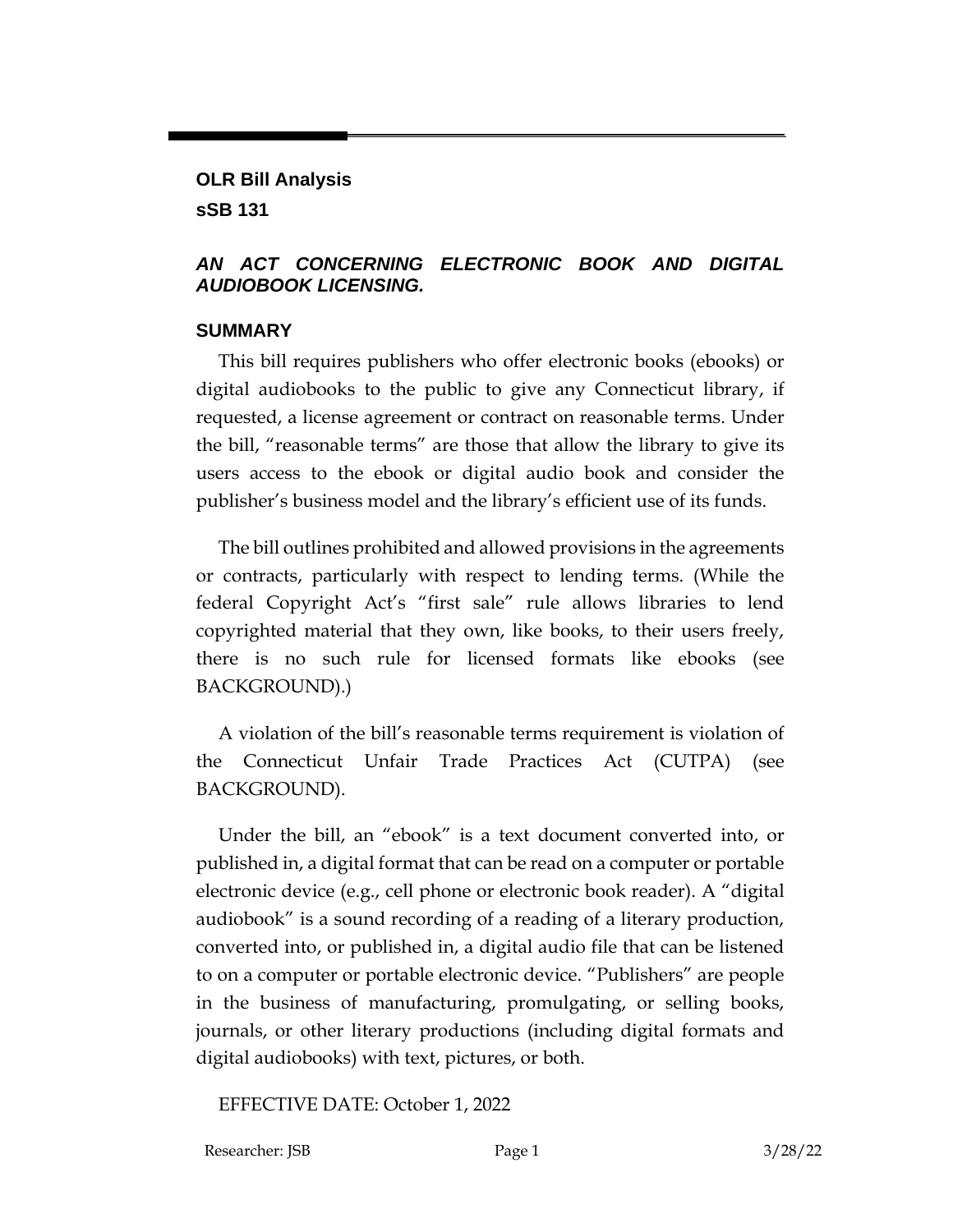#### **PERMITTED TERMS**

Under the bill, a contract or license agreement between a publisher and requesting library may require that the library:

- 1. limit the number of users that may simultaneously access an ebook or digital audiobook or
- 2. use technological protection measures that prevent users from (A) accessing an ebook or digital audiobook after the access period ends, as specified in the license, and (B) giving other users access to an ebook or digital audiobook.

#### **PROHIBITED TERMS**

Under the bill, no contract or license agreement between a publisher and requesting library may:

- 1. prohibit the library from loaning ebooks or digital audiobooks, including through any interlibrary loan system;
- 2. restrict the number of times the library can loan an ebook or digital audiobook or the loan period;
- 3. limit the number of ebook or digital audiobook licenses the library can buy on the date that the ebook or digital audiobook is made available for public purchase;
- 4. prohibit the library from making nonpublic preservation copies of an ebook or digital audiobook; or
- 5. restrict the library from disclosing to another library in the state the terms of a license agreement.

Under the bill, "loan" means to create and transmit to a library user a copy of an ebook or digital audiobook, which is deleted when the loan period expires.

# **BACKGROUND**

#### *CUTPA*

The law prohibits businesses from engaging in unfair and deceptive